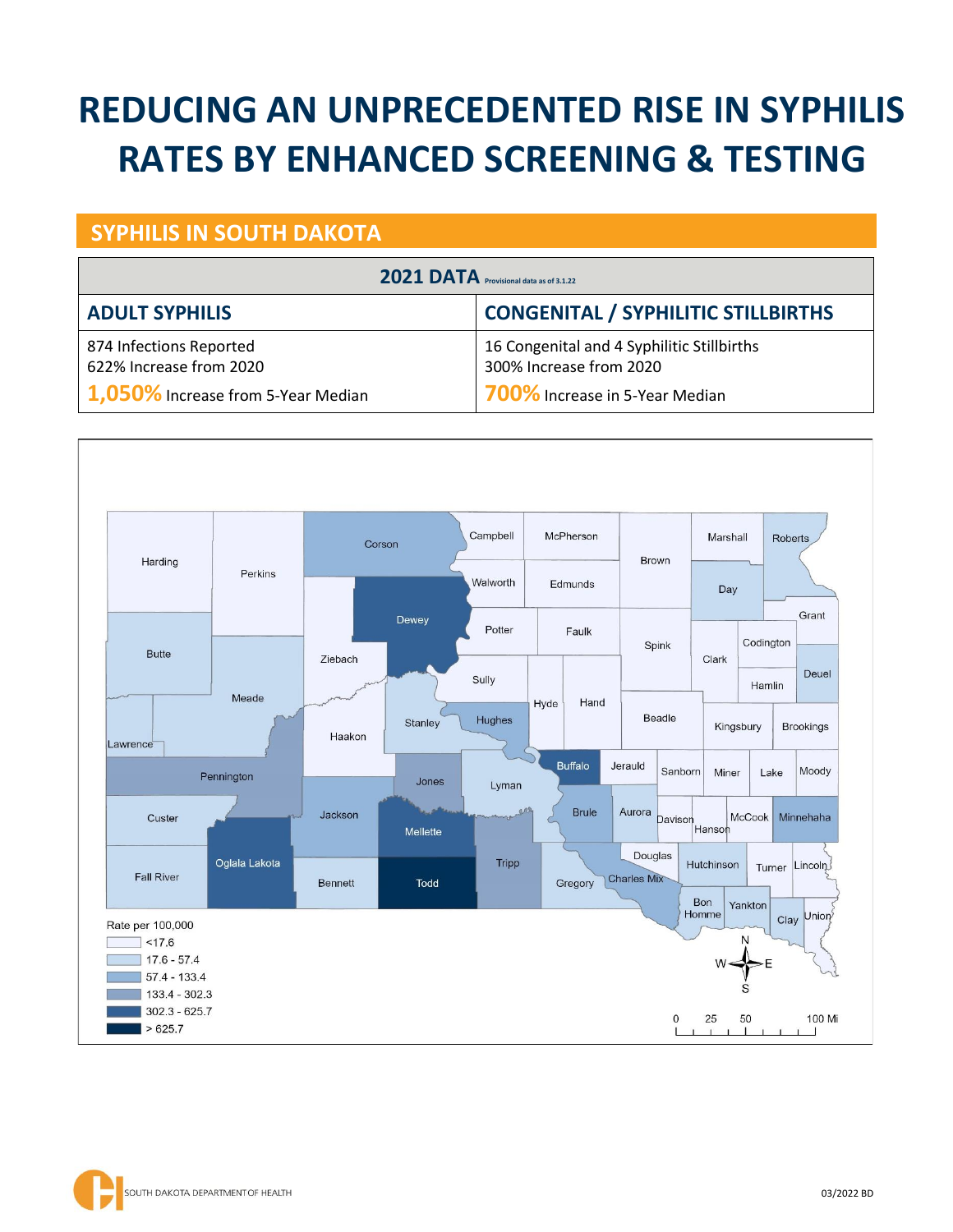#### **RISK FACTORS:**

- $\Box$  93% heterosexual exposure
- □ 45% history of other STIs
- $\Box$  45% history of incarceration
- □ 75% American Indian
- 59% Reported age range of 25-39 years-old
- $\Box$  36% sex while intoxicated
- □ 27% used IV drug use
- $\square$  21% cases reported among an institutionalized population

# *The SD Department of Health asks providers to perform enhanced screenings in select settings and populations.*

#### **SCREEN**

#### **PRENATAL CARE PROVIDERS**

- All pregnant women should be screened for syphilis **three times** during pregnancy during this outbreak:
	- At first prenatal appointment or at time of initial pregnancy diagnosis if concerned for poor follow up
- At 28 weeks
- At delivery
- All pregnant women delivering a stillbirth (gestational age ≥20 weeks)

#### **EMERGENCY DEPARTMENT / URGENT CARE PROVIDERS / PRIMARY CARE PROVIDERS**

- $\Box$  All pregnant women
- $\Box$  Men who have sex with men
- $\Box$  Individuals with HIV infection
- $\Box$  Individuals with multiple sex partners, or a partner who has multiple sex partners
- $\Box$  Individuals incarcerated
- $\Box$  IV drug users and/or substance abuse
- $\Box$  Individuals with a history of sexually transmitted infections

In an effort to stop congenital syphilis **SD-DOH recommends enhancing syphilis screening to emergency room departments and urgent care.** In 2021 South Dakota mothers associated with congenital/syphilitic stillbirths  $\blacksquare$ had insufficient, late, or no prenatal care, however, some of those same women and/or their partners were seen in emergency rooms and urgent care for reasons other than prenatal care. Screening women of reproductive age (15-45 years) and sex partners to women of reproductive age can reduce congenital syphilis.

#### **PHYSICAL EXAMINATION**

- If the history or serologic tests are suggestive **AND/OR**
- $\square$  Sex or needle-sharing partner with symptoms of or infection with syphilis
	- Evaluate oral signs of syphilis, including mouth sores (chancres) or mucus patches, or rashes on the body, particularly on the palms of the hands or soles of the feet (a characteristic of syphilis infection that is unusual in other conditions) and to evaluate external genital, anal, or perianal sores (chancres) or other lesions (i.e., condyloma lata) to help determine the stage of syphilis.

#### **MEDICAL HISTORY**

- $\square$  Previous STI history & treatment
- $\square$  Sexual partner with STIs
- $\square$  Symptom history: Particularly symptom history of sores on the genitals, anus, or mouth or a rash on the body, especially on the palms of the hands or soles of the feet.
- $\square$  Sexual orientation
- $\Box$  Number of sex partners
- $\Box$  Injection Drug Use

SOUTH DAKOTA DEPARTMENT OF HEALTH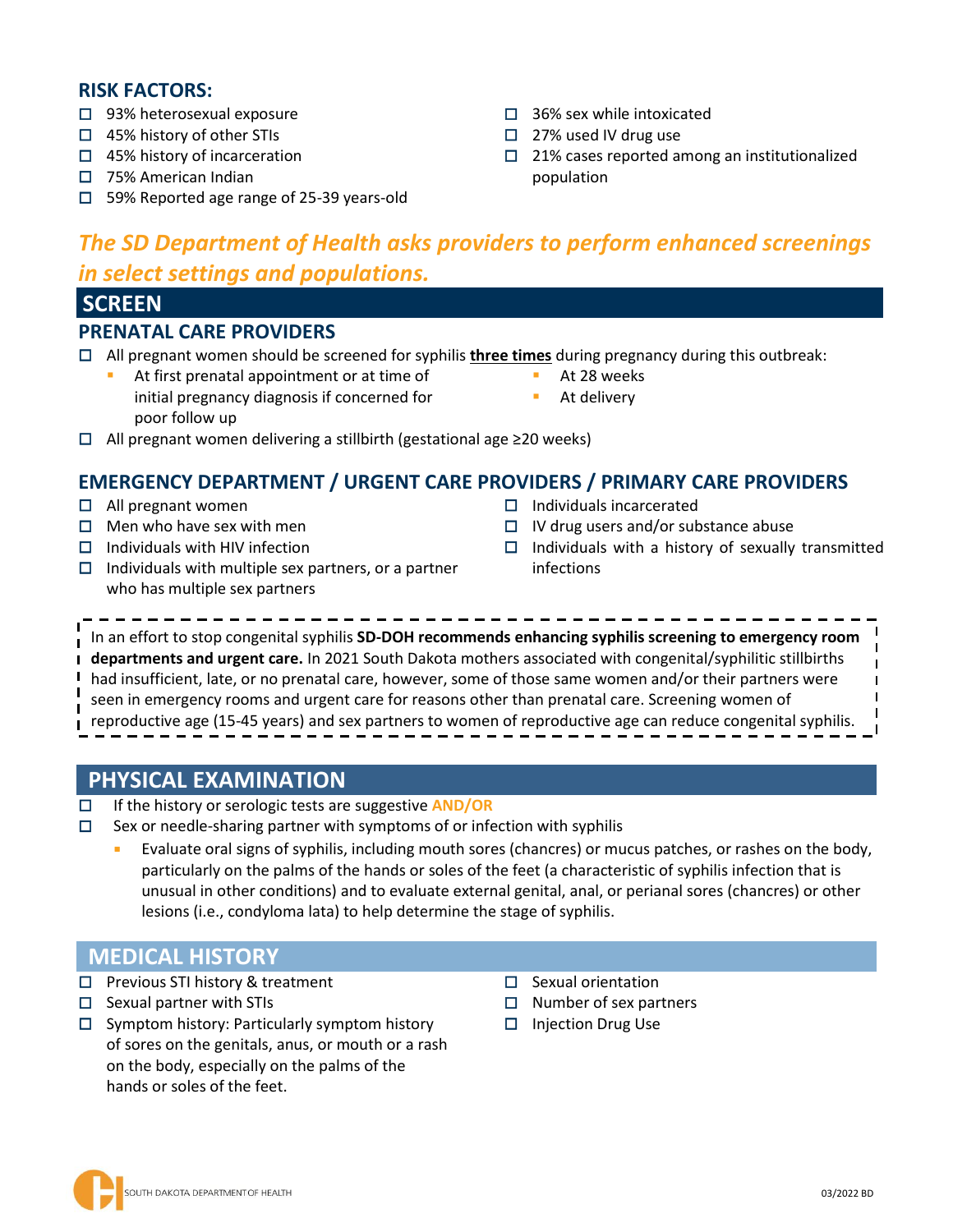### **TREAT**

Immediately treat infected individuals, individuals with signs/ symptoms, and individuals who report exposure to syphilis, even before confirmatory test results return. Additionally, if tests are negative, but the clinician is suspicious of syphilis, the patient should be treated for syphilis.

| <b>RISK CATEGORY</b>                                                                                                      | <b>RECOMMENDED REGIMEN</b>                                                                                                                                          | <b>ALTERNATIVES</b>                                                                                                                                     |  |  |
|---------------------------------------------------------------------------------------------------------------------------|---------------------------------------------------------------------------------------------------------------------------------------------------------------------|---------------------------------------------------------------------------------------------------------------------------------------------------------|--|--|
| Early (primary,<br>secondary, or early<br>latent)                                                                         | benzathine penicillin G 2.4 million units IM<br>in a single dose                                                                                                    | Doxycycline 100 mg orally 2 times/day for<br>14 days. Pregnant women allergic to<br>penicillin should be desensitized and<br>treated with penicillin G. |  |  |
| Late Latent or unknown<br>duration                                                                                        | benzathine penicillin G 7.2 million units<br>total, administered as 3 doses of 2.4<br>million units IM each at 1-week intervals                                     | Doxycycline 100 mg orally 2 times/day for<br>28 days. Pregnant women allergic to<br>penicillin should be desensitized and<br>treated with penicillin G. |  |  |
| Neurosyphilis, ocular<br>syphilis, and otosyphilis                                                                        | Aqueous crystalline penicillin G 18-24<br>million units per day, administered as 3-4<br>million units by IV every 4 hours or<br>continuous infusion, for 10-14 days | procaine penicillin G 2.4 million units IM<br>1x/day PLUS probenecid 500 mg orally<br>4x/day, both for 10-14 days                                       |  |  |
| For children or<br>congenital syphilis                                                                                    | See STI Treatment Guidelines, 2021                                                                                                                                  |                                                                                                                                                         |  |  |
| The complete list of recommendations on tracting syphilic and discussion of alternative therapy in needle with negligible |                                                                                                                                                                     |                                                                                                                                                         |  |  |

The complete list of recommendations on treating syphilis and discussion of alternative therapy in people with penicillin allergy can be found in STI [Treatment Guidelines, 2021.](https://www.cdc.gov/std/treatment-guidelines/default.htm)

# **POST EVALUATION**

- $\Box$  People with primary or secondary syphilis should have clinical & serologic evaluation at 6 & 12 months after treatment.
- $\Box$  People with HIV infection should have a clinical and serological evaluation for treatment failure at 3, 6, 9, 12, and 24 months.
- $\Box$  People with latent syphilis should have quantitative nontreponemal serologic tests repeated at 6, 12, and 24 months.

#### **MANAGEMENT OF PARTNERS**

Anyone who has had sexual contact with an individual with syphilis should be notified, examined clinically, receive syphilis serologic testing, and receive treatment based on the following:

- $\Box$  Sexual contact to a patient with primary/secondary/early latent syphilis:
	- If exposed  $\leq$  90 days of a diagnosed case, CDC recommends presumptive treatment for early syphilis, **even if serologic test results are negative**
	- If exposed ≥ 90 days of a diagnosed case, CDC recommends **presumptive treatment** if serologic test results are not immediately available, and follow-up is uncertain. If serologic tests are positive, treatment should be based on clinical and serologic evaluation and syphilis stage. If serologic tests are negative, no treatment is needed.
- $\square$  Sexual contact to a patient with unknown duration or late syphilis:
	- Evaluation & presumptive treatment of contacts exposed within 12 months of first serologic evidence of infection, or re-infection in the case-patient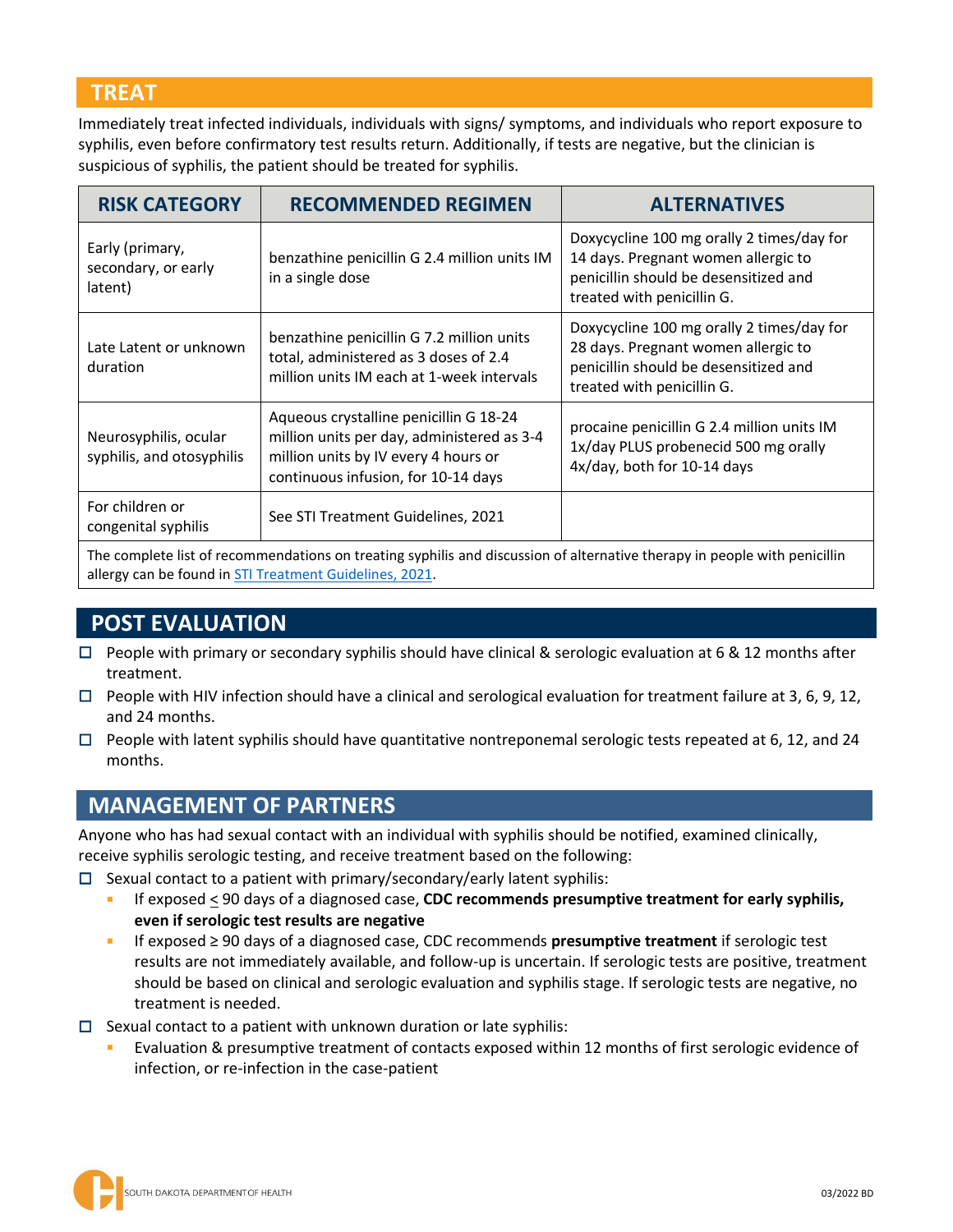#### **TESTS**

Diagnosis of syphilis requires the use of **two tests**: a nontreponemal and a treponemal test.

- **Nontreponemal Antibody Test:** Detect antibodies not specifically directed against the *Treponema pallidum* bacteria. The body produces these antibodies when an individual has syphilis but may also be produced in several other conditions. The tests are highly sensitive, but since they are non-specific, false-positive results can be caused by, for example, IDU, pregnancy, Lyme disease, certain types of pneumonia, malaria, TB, or certain autoimmune disorders, including lupus. Nontreponemal tests include:
	- **RPR** (Rapid Plasma Reagin): in addition to screening, this test is useful in monitoring treatment for syphilis. It may also be used to confirm the presence of an active infection when an initial examination for treponemal antibodies is positive. For this purpose, the level (titer) of the antibody is measured.
	- **VDRL** (Venereal Disease Research Laboratory): in addition to blood, this test is primarily performed on CSF to help diagnose neurosyphilis.
- **Treponemal Antibody Test:** Detect antibodies that specifically target *T. pallidum*. They are highly specific for syphilis, meaning other conditions are unlikely to cause a positive result. However, once a person is infected and these antibodies develop, they remain in the blood for life. Treponemal antibody tests include:
	- **FTA-ABS** (Fluorescent treponemal antibody absorption): this test is useful after the first 3-4 weeks following exposure. In addition to blood testing, it can be used to measure antibodies to *T. pallidum* in the CSF to help diagnose neurosyphilis.
	- **TP-PA** (*T. pallidum* particle agglutination assay): this test is sometimes performed instead of FTA-ABS because it is more specific and has fewer false positives.
- **MHA-TP** (Micro hemagglutination assay): another confirmatory method; this test is used much less commonly.
- **IgG and IgM Enzyme Immunoassays ~ IgG**  (SYPGN / Syphilis Total Antibody, Serum): is recommended for prenatal screening. Testing for IgM-class antibodies should not be performed during routine pregnancy screening unless clinically indicated.

## **STAGES OF INFECTION AND CLINICAL DESCRIPTION**

- **Primary Syphilis:** Classically presents as a single painless ulcer or chancre at the site of infection but can also present with multiple, atypical, or painful lesions.
- **Secondary Syphilis:** Characterized by localized or diffuse mucocutaneous lesions (e.g., rash such as nonpruritic macular, maculopapular, papular, or pustular lesions), often with generalized lymphadenopathy. Other signs can include mucous patches, condyloma lata, and alopecia. The primary ulcerative lesion may still be present.
- **Early Non-Primary and Non-Secondary Syphilis:** A person's initial infection has occurred within the previous 12 months, and there are NO signs or symptoms of primary or secondary syphilis. May fall between primary and secondary, and after the secondary stage.
- **Unknown Duration or Late:** Person's initial infection has occurred greater than 12 months previously or in which there is insufficient evidence to conclude that infection was acquired during the previous 12 months.

| <b>I SYPHILIS MANIFESTATION</b>                                                                       |  |
|-------------------------------------------------------------------------------------------------------|--|
| Neurosyphilis, ocular syphilis, and otosyphilis should be considered in the differential diagnosis of |  |
| $\frac{1}{1}$ neurological, ocular, and other signs and symptoms among persons with HIV Infection     |  |
|                                                                                                       |  |

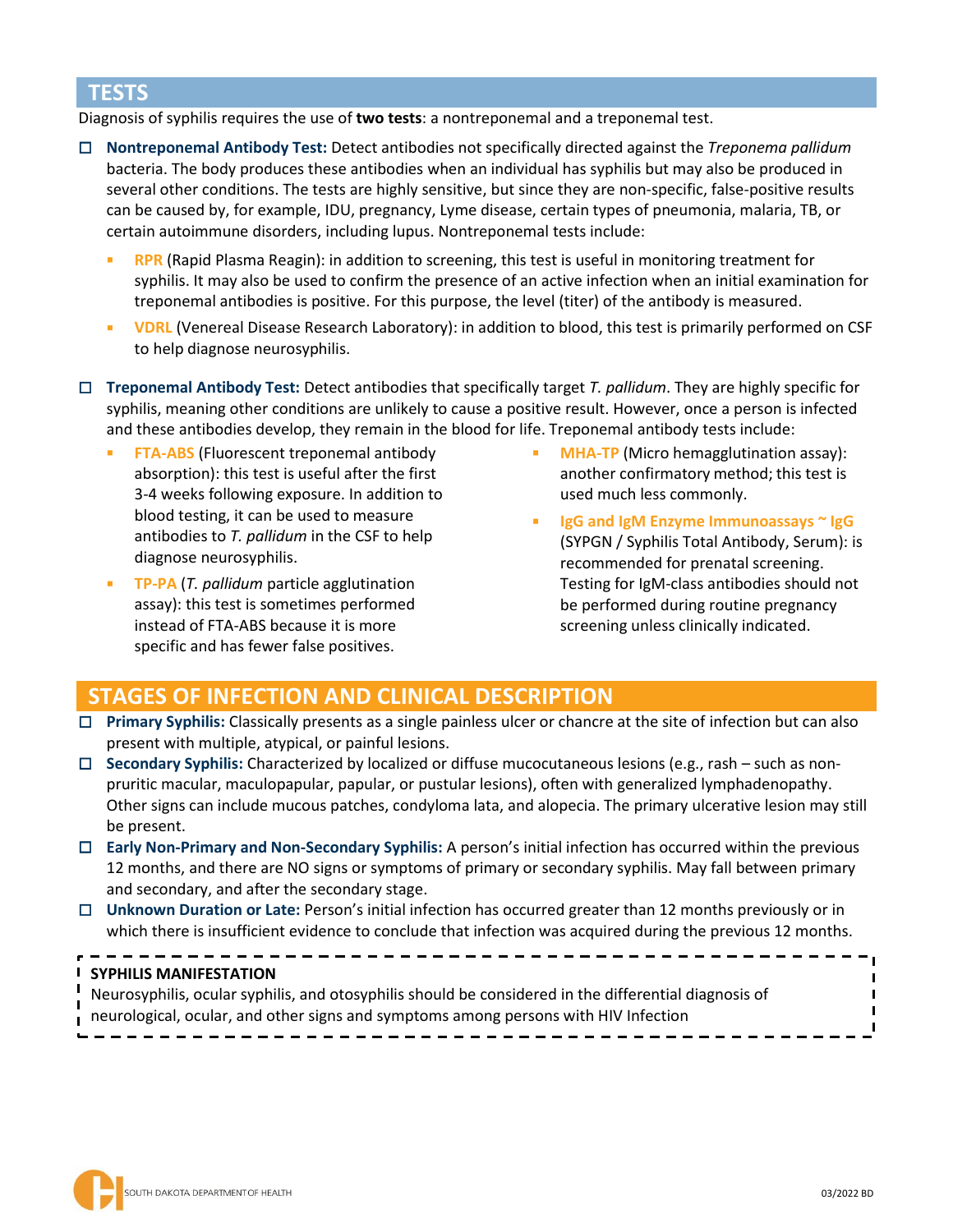- **Congenital:** An infant or child (aged less than 2-years) may have signs such as hepatosplenomegaly, rash, condyloma lata, snuffles, jaundice (nonviral hepatitis), pseudo paralysis, anemia, or edema (nephrotic syndrome and/or malnutrition). An older child may have stigmata (e.g., interstitial keratitis, nerve deafness, anterior bowing of shins, frontal bossing, mulberry molars, Hutchinson teeth, saddle nose, rhagades, or Clutton joints).
- **Syphilis Stillbirth:** A fetal death that occurs after a 20-week gestation or when the fetus weighs greater than 500g and the mother had untreated or inadequately treated at delivery.

---------

#### **ADEQUATE TREATMENT FOR INFECTED CASE DURING PREGNANCY**

- Completion of a penicillin-based regimen, appropriate for stage of infection, initiated 30 or more days before delivery.
- Pregnant women MUST be treated with penicillin. If allergic, she must be desensitized and treated to stage of illness.

#### **INCUBATION PERIOD**

- **Primary**: A chancre typically occurs about 3 weeks (range 10 to 90 days) after exposure and lasts 3 to 6 weeks.
- **Secondary**: 4 to 8 weeks after onset of the primary chancre.
- **Neurologic, Ocular, or Otic**: Manifestations can occur at any stage of syphilis.
- **Late clinical**: Manifestations (tertiary syphilis) generally occur after 15–30 years of untreated infection.

# *What do Disease Intervention Specialists do?*

### **CASE MANAGEMENT AND PARTNER NOTIFICATION**

Disease Intervention Specialists (DIS) follow-up with and provide case management to all physician-diagnosed and/or suspect cases. **Case management includes:**

- $\Box$  Completing a medical chart review for necessary patient information; for example, diagnostic, demographic, clinical, and known risk history information
- $\Box$  Conducting client interviews to obtain additional pertinent information, elicit contacts, provide partner notification and disease management for follow-up and prevention
- $\square$  Providing STI testing and treatment assistance, for example, arranging transportation
- $\Box$  Communicating pertinent information that is learned through investigations with the medical provider to assist with the testing and treatment continuum of care

#### **DISEASE INTERVENTION SPECIALIST CONTACT INFORMATION**

Contact your local DIS with syphilis questions or if you need assistance contacting a client for testing, treatment, and counseling for syphilis, HIV/AIDS, and other sexually transmitted infections.

| Aberdeen                                                                     | <b>Mobridge</b>                               | <b>Sioux Falls</b>                        |
|------------------------------------------------------------------------------|-----------------------------------------------|-------------------------------------------|
| 402 S. Main St.                                                              | 210 East Grand Crossing, Suite A              | 4101 West 38 <sup>th</sup> St., Suite 102 |
| Aberdeen, SD 57401-4127                                                      | Mobridge, SD 57601                            | Sioux Falls, SD 57106                     |
| Toll-free: 1-866-805-1007                                                    | Toll-free: 1-833-618-2740                     | Toll-free: 1-866-315-9214                 |
| <b>Pierre</b>                                                                | <b>Rapid City</b>                             | Watertown                                 |
| 740 E. Sioux, Suite 107                                                      | 909 E. St. Patrick, Suite 10                  | 2001 9th Ave. SW #500                     |
| Pierre, SD 57501-3395                                                        | Rapid City, SD 57701                          | Watertown, SD 57201-4038                  |
| Toll-free: 1-866-229-4927                                                    | Toll-free: 1-866-474-8221                     | Toll-free: 1-866-817-4090                 |
| <b>Mitchell</b><br>1420 North Main St.<br>Mitchell, SD 57301<br>605-995-8051 | <b>Main office</b><br>Toll-Free: 800-592-1861 |                                           |